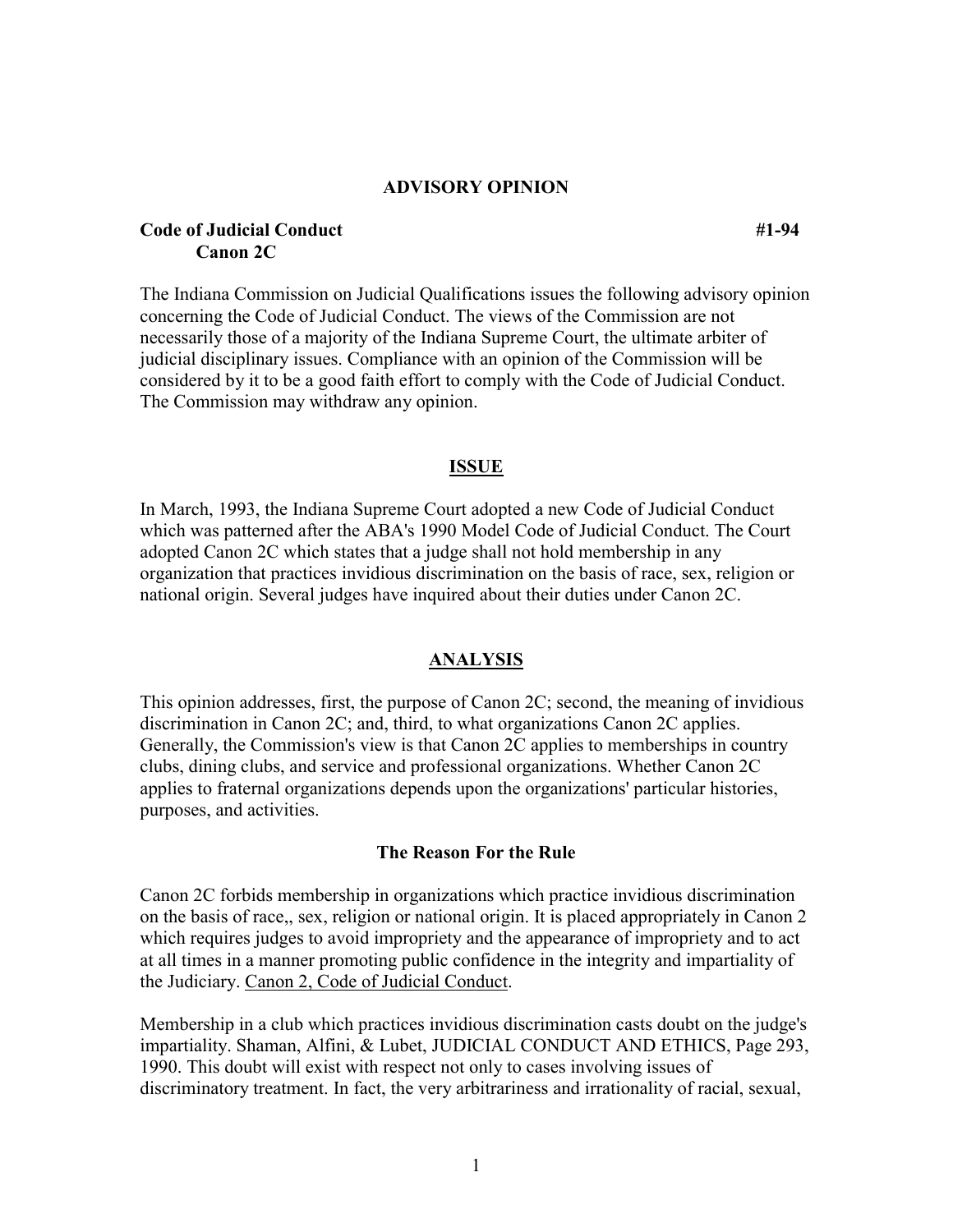religious or origin-based distinctions in a judge's organization invites questions about the judge's commitment to equality and fairness.

Regardless of whether a judge personally harbors discriminatory intent, discriminatory clubs are harmful because they symbolize inequality. "In a matter as sensitive to public perceptions as is judging, appearances and symbols take on an importance their own." Id. at 294.

Also, symbols and appearances notwithstanding, the incorporation of Canon 2C into the rules of judicial ethics makes a strong statement from the profession about the unequal opportunity still encountered by minorities in. the commercial, corporate, professional and business world. Opportunity for minorities often stops at a "glass ceiling", a barrier to success which is bolstered by the exclusion of minorities from certain clubs. Id. at 315. Canon 2C makes it improper for a judge to participate in the perpetuation of this inequality. See Note 1.

# **Invidious Discrimination**

"Invidious discrimination" implies arbitrariness; an invidious distinction is one made on an illegitimate or offensive basis.- For example, governmental discrimination on the basis of race, national origin, or religion rarely survives scrutiny. See, Loving v. Virginia 388 U.S. 1, 87 S.Ct. 1817, 18 L.ED.2d 1010. See,, for example, New Orleans City Park Improvement Ass'n v. Detiege, 358 U.S. 54, 79. S.Ct. 99, 3 L.Ed.2d 46 (1958); Brown v. Board of Education, 347 U.S. 483 74 S.M. 686, 98 L.Ed. 873 (1954); Muir v. Louisville Park Theatrical Ass'n, 347 U.S. 971, 74 S.Ct. 783, 98 L.Ed. 1112 (1954). Discrimination by gender violates the equal protection clause unless it substantially serves important governmental interests. Craig v. Boren, 429 U.S. 190, 97 S.Ct. 1161, 50 L.Ed.2d 397, (1976).

Invidious discrimination has been defined as a classification which is irrational and not reasonably related to a legitimate purpose. United States v. Comm. of Correction City of New York, 316 F.Supp. 556, 564 (S.D.N.Y. 1970). In Board of Directors of Rotary International v. Rotary Club of Duarte, 481 U.S. 537, 107 S.Ct. 1940, 95 L.Ed.2d 474 (1987), the Rotarians failed to establish how their purposes of providing humanitarian service, encouraging high ethical standards in the professions, and building good will and peace in the world, were compromised by the inclusion of women as members. In fact, in Roberts v. United States Jaycees, 468 U.S. 609, 104 S.Ct. 3244, 82 L.Ed.2d 462 (1984), the Court found that, although the focus of the Jaycees was the well-being of young men, there was no basis in the record for concluding that the activities and goals of the Jaycees would be impeded by the inclusion of women as full voting members.

Obviously, not all distinctions are arbitrary and invidious, nor do all activities lacking diversity reflect upon a judge's commitment to equality. The Commentary to Canon. 2C states that a relevant factor in gauging invidiousness is whether an organization is dedicated to the preservation of religious, ethnic or cultural values of legitimate common interest to its members.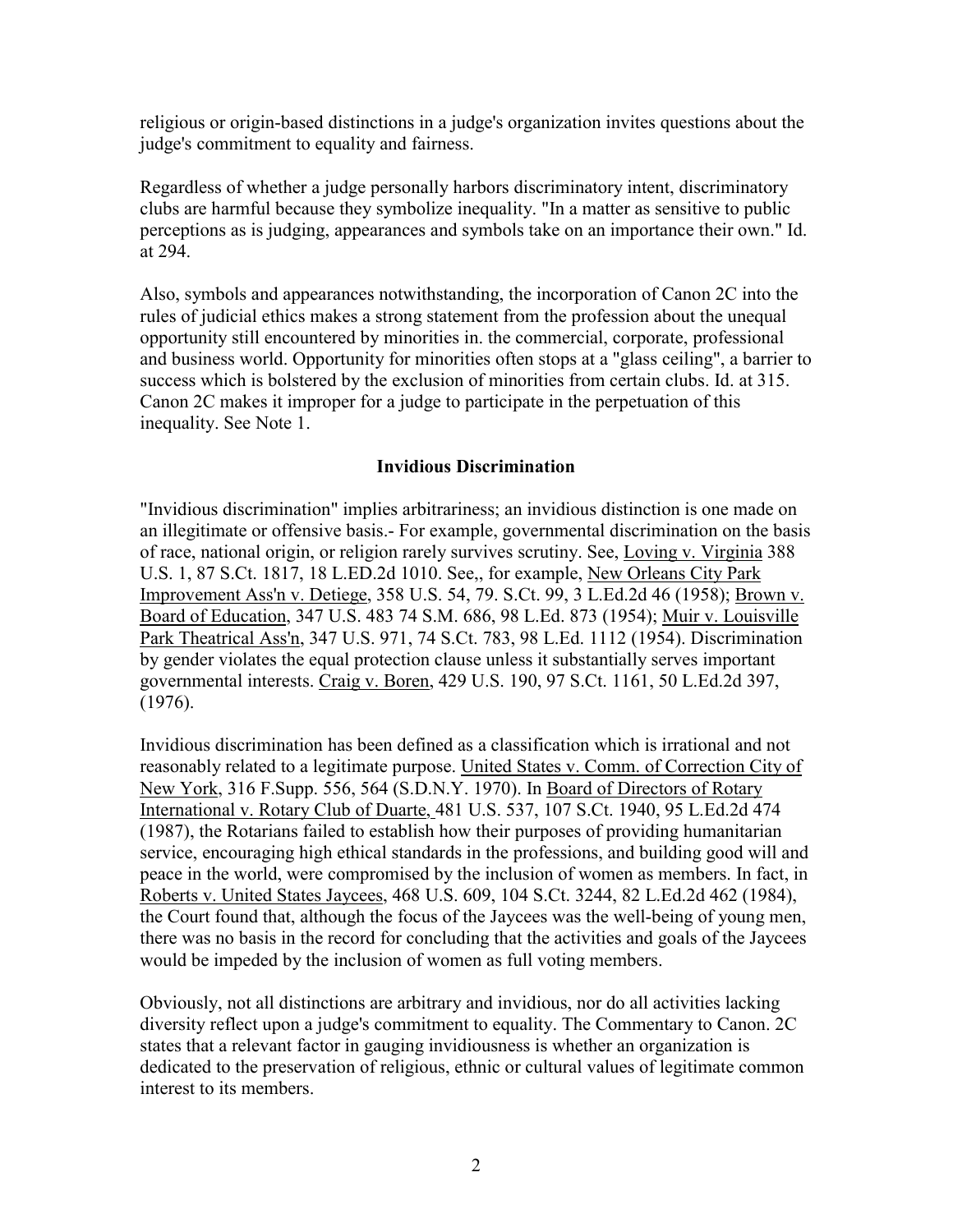Some groups exist for the legitimate purpose of the perpetuation or celebration of cultures, historical events, and ethnic or religious identities and traditions. They tend to be inclusive of an entire group, rather than exclusive of certain groups. See, California opin. No. 34, supra at 4. Their membership limitations, rather than unfair or stigmatizing, are secondary to but inextricable from that which is being legitimately preserved or celebrated. For example, any adult woman who can establish her ancestry to a revolutionary soldier, but no man, is eligible to join the Daughters of the American Revolution. Presumably, women do not become Knights of Columbus or Sons of Italy. The Commission members do not perceive these membership limitations as invidious.

Several judges have inquired about the impact of Canon 2Con judicial membership in various lodges or fraternal organizations such as the various orders of Masons, the Independent Order of Odd Fellows, the Loyal Order of Moose, the Improved Benevolent and Protective Order of Elks of the World, the Nobles of the Mystic Shrine, and the Ancient Order of Hibernians. The Commission is not sufficiently aware of the details of the history, purpose, functions, tenets, and activities of all of these groups to address the propriety under Canon 2C of membership in any particular organization. In any case, the Commission is disinclined to create a list of "approved" or "disapproved" groups. Practices may vary from chapter to chapter; a group's exclusionary practices may have no invidious impact on the excluded class in a urban setting but might in rural areas; some lodges or benevolent orders adhere to centuries-old rituals in perpetuation of tradition and history, and others are, in effect, merely restaurants, bars or inns which exclude entire classes of individuals from entry. Some organizations prohibit the use of membership as a business tool, which is a strong indication that their exclusionary policies do not perpetuate inequality outside of the group and, therefore, do not implicate Canon 2C.

## **Organizations subject to 2C**

For the purposes of this opinion, and as a general guideline, an "organization' refers to a group or club with a more or less constant membership, organized for professional, social, recreational, charitable, educational, or civic purposes, in which membership is controlled by ballot or some other type of membership approval. A club often will have by-laws of some kind or other written rules, and membership may require dues or assessments or other support. The size of the group is less important than these other factors, but distinctly private, intimate groups are not within the purview of the Code. See Note 2.

Essential to the meaning of "organization" in Canon 2C is that it offer some benefits of membership beyond the interaction with other members, such as recreation, food or bar service, guest and entertainment privileges, and opportunities for education, community involvement, or professional or business advancement. The Commission's assessment is that Canon 2C is aimed directly at country clubs, dining clubs, and service and professional organizations. See Note 3.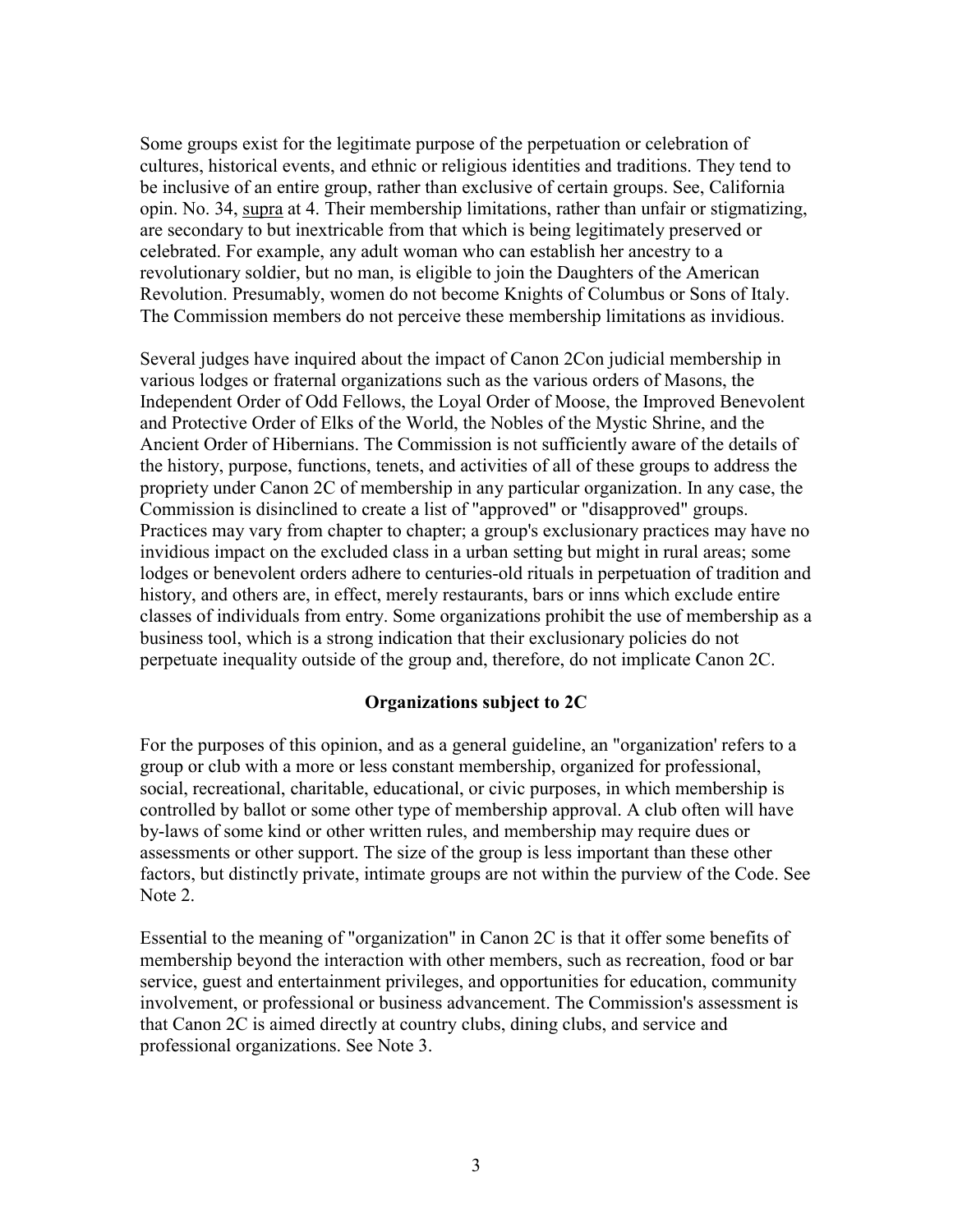Service clubs and professional organizations offer obvious benefits to members. The exclusion of minorities is as detrimental, as it is in the country club setting. The Supreme Court of the United States has spoken to membership restrictions in service organizations. In Rotary, supra, the Court held that California's Unruh Act, which entitles all persons, regardless of sex, to full and equal accommodations, advantages, facilities, privileges, and services in all business establishments of the state, applied to Rotary International, and that the Act was violated by Rotary's exclusion of women from membership. In Jaycees, supra, the Court held that Minnesota's Human Rights Act, which forbids discrimination in places of public accommodation, required the Jaycees to admit women. The Court wrote:

By prohibiting gender discrimination in places of public accommodation, the Minnesota Act protects the State's citizenry from a number of serious social and personal harms .... [T]his Court has frequently noted that discrimination based on archaic and overbroad assumptions about the relative needs and capacities of the sexes forces individuals to labor under stereotypical notions that often bear no relationship to their actual abilities. It thereby both deprives persons of their individual dignity and denies society the benefits of wide participation in political, economic, and cultural life .... That stigmatizing injury, and the denial of equal opportunities that accompanies it, is surely felt as strongly by persons suffering discrimination on the basis of their sex as by those treated differently because of their race". Id. at 3254.

Country clubs and dining clubs also provide opportunities from which minorities cannot legitimately be excluded. New York City's local ordinance, which forbids invidious discrimination in so-called "private" clubs, was enacted "[In sensitivity] to the reality that business is often conducted and professional contacts initiated and renewed in private clubs". N.Y.S. Club Association (Ct.App. 1987) 69 N.Y.2d 211, 513 New York Supp.2d 349. The court wrote that the law was based on the City Council's conclusion that "denial of access to club facilities' constitutes a significant barrier to the professional advancement of women and minorities since business transactions are often conducted in such clubs, and personal contacts valuable for business purposes, employment and professional advancement are formed." Id. at 351. See Note 4.

## **CONCLUSION**

Clubs which arbitrarily exclude persons from the privileges of membership on the basis of race, sex, religion, or national origin perpetuate inequality and prejudice. A member of a discriminatory club appears to endorse its exclusionary politics. Where a club's by-laws or clear practices do not reveal the discriminatory practice, but the judge has reason to suspect more subtle discrimination, the judge has a duty to become informed on the matter and take appropriate action under 2C. A judge who belongs to one of these clubs must either immediately resign, or begin efforts to change the club's policy. In Indiana, a judge may retain active membership in the organization for one year in an attempt to change its discriminatory practices. Canon 2C; Commentary, Code of Judicial Conduct.